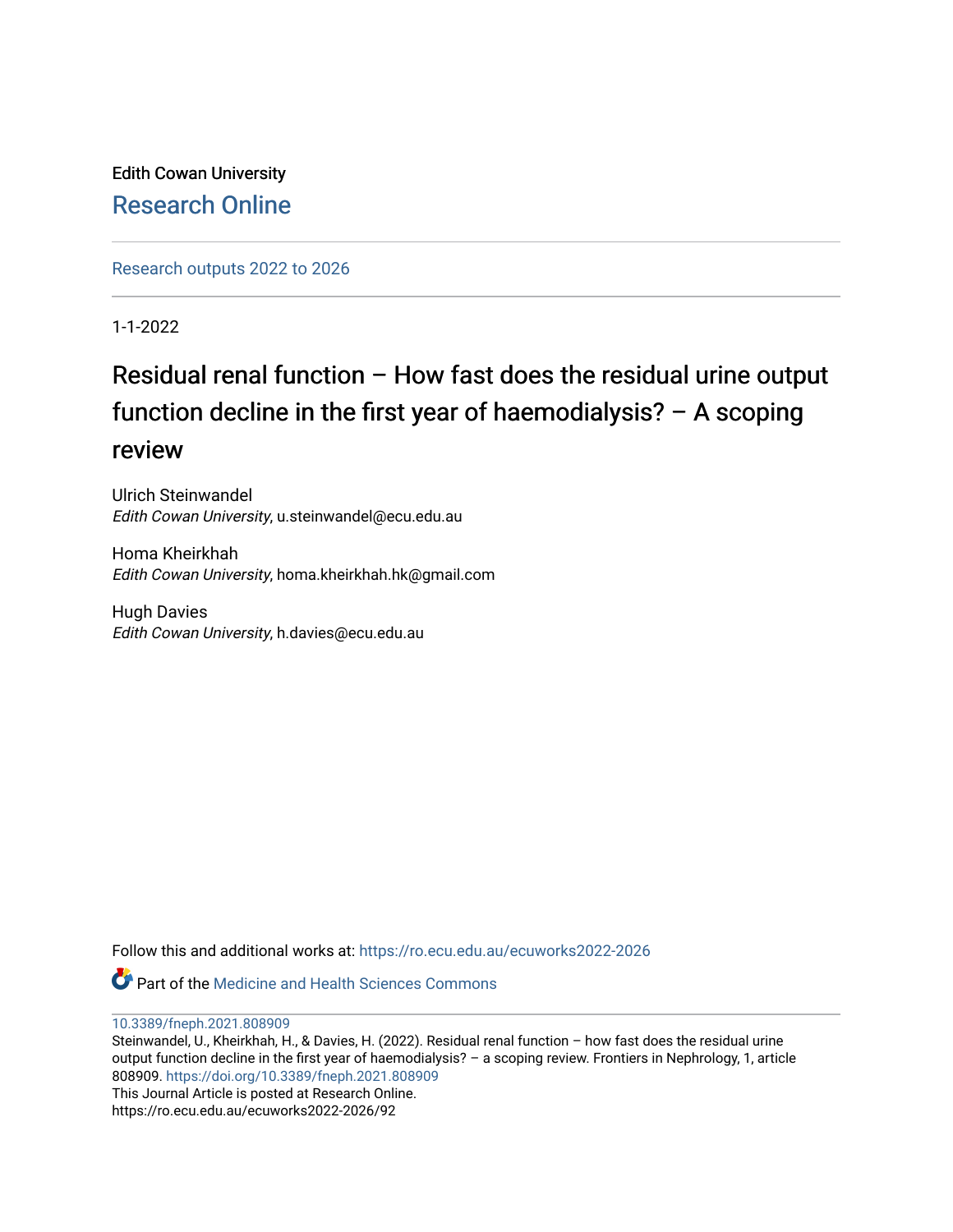



# [Residual Renal Function](https://www.frontiersin.org/articles/10.3389/fneph.2021.808909/full) – How Fast [Does the Residual Urine Output](https://www.frontiersin.org/articles/10.3389/fneph.2021.808909/full) [Function Decline in the First Year of](https://www.frontiersin.org/articles/10.3389/fneph.2021.808909/full) Haemodialysis? – [A Scoping Review](https://www.frontiersin.org/articles/10.3389/fneph.2021.808909/full)

Ulrich Steinwandel\*, Homa Kheirkhah and Hugh Davies

School of Nursing and Midwifery, Edith Cowan University, Joondalup, WA, Australia

#### **OPEN ACCESS**

#### Edited by:

Michele Provenzano, University of Catanzaro, Italy

#### Reviewed by:

Yuri Battaglia, University Hospital of Ferrara, Italy Guillermo Garcia Garcia, Universidad de Guadalajara, Mexico

> \*Correspondence: Ulrich Steinwandel [u.steinwandel@ecu.edu.au](mailto:u.steinwandel@ecu.edu.au)

#### Specialty section:

This article was submitted to Clinical Research in Nephrology, a section of the journal Frontiers in Nephrology

Received: 04 November 2021 Accepted: 23 December 2021 Published: 26 January 2022

#### Citation:

Steinwandel U, Kheirkhah H and Davies H (2022) Residual Renal Function – How Fast Does the Residual Urine Output Function Decline in the First Year of Haemodialysis? – A Scoping Review. Front. Nephrol. 1:808909. [doi: 10.3389/fneph.2021.808909](https://doi.org/10.3389/fneph.2021.808909)

**Background:** Haemodialysis is the most common treatment method in Australia for individuals requiring renal replacement therapy. Although it is known that the residual renal function in these patients has many advantages for their overall health outcomes and that the residual urine volume production is also declining over time, it is unknown how fast this functional decline occurs when patients are embarking on their first year on haemodialysis.

**Aim:** This scoping review sought to determine if the functional decline in renal residual function in the first year of haemodialysis has been previously investigated, documented or quantified.

**Method:** The scoping review was performed using variety of nursing and medical databases comprising MEDLINE, Embase, Web of Science and CINAHL Plus with Full Text.

**Results:** The decline of renal residual function in patients on Peritoneal dialysis over the first year of treatment has previously been described, but not in detail for patients receiving haemodialysis. There is a paucity of knowledge how fast residual urine production can decline in patients receiving haemodialysis during their first year of treatment. A PRISMA checklist has been used to validate the results of this scoping review.

**Conclusions:** The extended preservation of renal residual function in patients on haemodialysis is crucial for their survival and may have a positive impact on their quality of life. An observational study is needed to examine how fast the functional decrease of the residual urine production function within patients receiving haemodialysis generally occurs. This information could prove to be useful in the context of treatment goals and could inform clinical practice.

Keywords: renal residual function, chronic kidney disease, haemodialysis, quality of life, fluid assessment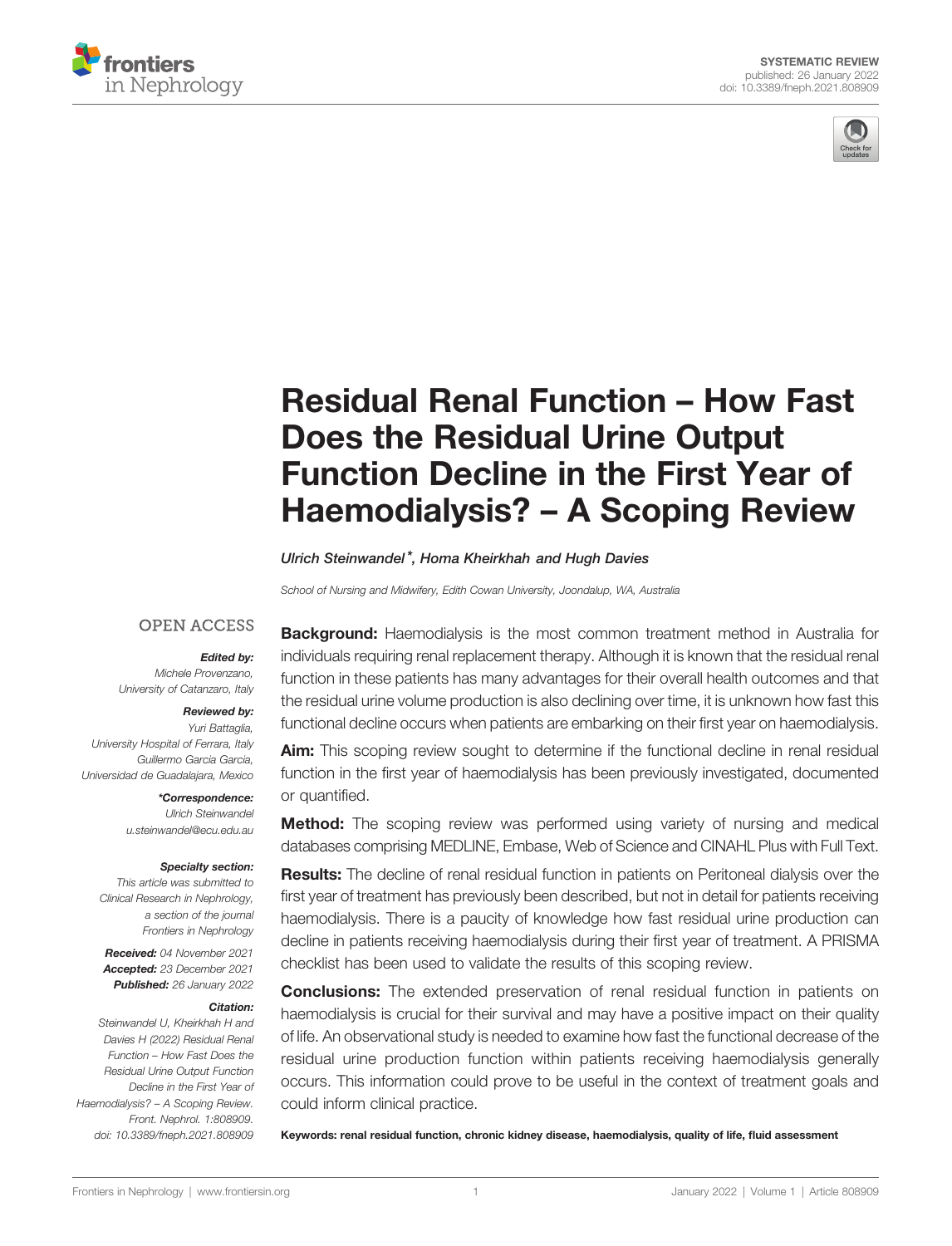# INTRODUCTION

Chronic kidney disease (CKD) is a condition where the function of kidneys is diminished. In 2015, the global burden of the disease (GBD) attributed 1.2 million deaths to kidney failure. The GBD also estimated a further 1.2 million deaths and 18 million years of life lost from cardiovascular conditions directly related to a reduced glomerular filtration rate (GFR) in the kidneys [\(1\)](#page-7-0). According to the Australian Bureau of Statistics [\(2](#page-7-0)), in 2017- 2018 237,800 people in Australia (1% of the total population) were suffering from CKD. The prevalence of this disease remained unchanged with gender but increased with age ([2](#page-7-0)). In 2017, one in nine deaths were attributed to CKD being an underlying and or an associated cause according to the Australian Institute of Health and Welfare ([3](#page-7-0)). In 2016-17, about 16% of all hospitalisations were associated with CKD [\(3\)](#page-7-0). Kidney and urinary diseases accounted for 1.4% of all diseases in Australia in 2015 ([3](#page-7-0)). Indigenous Australians are 3.6% more likely to die from CKD than those of non-indigenous descent [\(3\)](#page-7-0).

Individuals with chronic kidney disease (CKD) require a form of renal replacement therapy (RRT), either haemodialysis (HD), peritoneal dialysis (PD) or a kidney transplant, when they reach stage five of CKD ([4](#page-7-0)). Traditionally, patients will start with RRT when the glomerular filtration rate (GFR) drops below 15mL/min/  $1.73\text{m}^2$  and uremic symptoms of kidney disease prevail [\(5\)](#page-7-0). Haemodialysis sessions usually aim to restore fluid balance by removing excess fluid via ultrafiltration (UF) and remove metabolic waste products through a convective solute transport ([6](#page-7-0)).

Residual renal function (RRF) in patients receiving dialysis is the residual ability of the kidneys to produce urine and excrete waste products, even when CKD persists. The importance of the RRF for patients on maintenance HD for their survival has often been emphasized [\(7](#page-7-0)–[10](#page-7-0)). In addition to improved survival rates, a positive impact on their quality of life has also been reported, when RRF was present [\(11](#page-7-0), [12](#page-7-0)). Further to this, the loss of RRF has also been associated with vascular calcification in HD patients [\(13\)](#page-7-0), which can also have detrimental consequences on their health ([14\)](#page-7-0). Additionally, events of intradialytic hypotension (IDH) occurring while individuals undergo HD sessions have been described as being detrimental to their RRF [\(15\)](#page-7-0).

Understanding of the RRF status of an individual is not just important for the extra clearance of harmful metabolites that maybe necessary during regular HD sessions [\(16](#page-7-0)), but it may also hold essential information about the daily urine volume. This in turn may help to inform fluid-related decision-making processes from patients and clinicians alike. An individualised, patient centred approach for the definition of treatment goals, particularly in regard to UF and excess volume, accounting for unique patient factors may prove to be beneficial for patient outcomes [\(17\)](#page-7-0). While the knowledge of an individual's current RRF has the potential to influence treatment regimen and treatment (UF) goals over time, it may also affect an individuals' daily fluid intake in between HD sessions and affect their healthrelated quality of life (HRQL) and interdialytic weight gain [\(18](#page-7-0)– [20](#page-7-0)). Knowledge of an individual's RRF could potentially add

significant information for clinicians and patients to lessen disease burden and improve disease management.

Although several studies have described the functional decline of the residual renal function in patients using PD ([21,](#page-7-0) [22](#page-8-0)), there is a paucity of knowledge of the rate of the same functional decline in HD patients during their first year of treatment. With HD being the most common renal replacement therapy (RRT) modality in Australia (78% in year 2018) [\(23\)](#page-8-0), this underscores the significance of the potential problem. The ability to quantify functional changes in RRF during the first year of HD, and in particular the residual urine volume (RUV) production ability holds the prospect of informing clinical practice by assisting clinicians to make clinical decisions on regular treatment goals including rate of ultrafiltration (UF) and total ultrafiltration goal (volume) prior to each HD session. So far, previous research has only described that RRF is declining in the first year of HD ([24\)](#page-8-0), and little evidence has been provided on how much the RRF is declining and how much this might vary amongst individuals over time.

## AIM

This scoping review aims to provide evidence in peer-reviewed published literature for the rate of functional decline in the urine output of CKD patients starting with maintenance haemodialysis during the first 12 months of treatment. This information could be useful to inform current clinical practice when patients embark on haemodialysis as their ongoing treatment for CKD. It could also potentially lead clinicians to implement novel structural measures to protect their patients' RRF from functional decline in future. The following research question in this scoping review is: "What is the functional decline in urine production within the first 12 months following commencement of HD for end-stage renal disease (ESRD) and how does this affect their quality of life or mortality?"

To facilitate the literature search, the clinical question was addressed using the PICO framework with the following items:

Population: Adult CKD patients with ESRD, aged 18 years and above on maintenance HD in hospitals and satellite dialysis clinics were included, patients on home HD and pregnant patients were excluded from the search, Intervention: HD, Comparison: Residual Renal Output based on residual urine output volume compared to patients with no residual urine output, Outcomes: Quality of life, mortality.

## **METHODS**

A scoping literature review was performed in 2021 to search for peer-reviewed journal articles in medical and nursing journals. The search mainly focused on residual renal function of patients within the first 12 months after haemodialysis initiation with emphasis on the residual urine output volume. It was of particular interest if residual urine output function provided a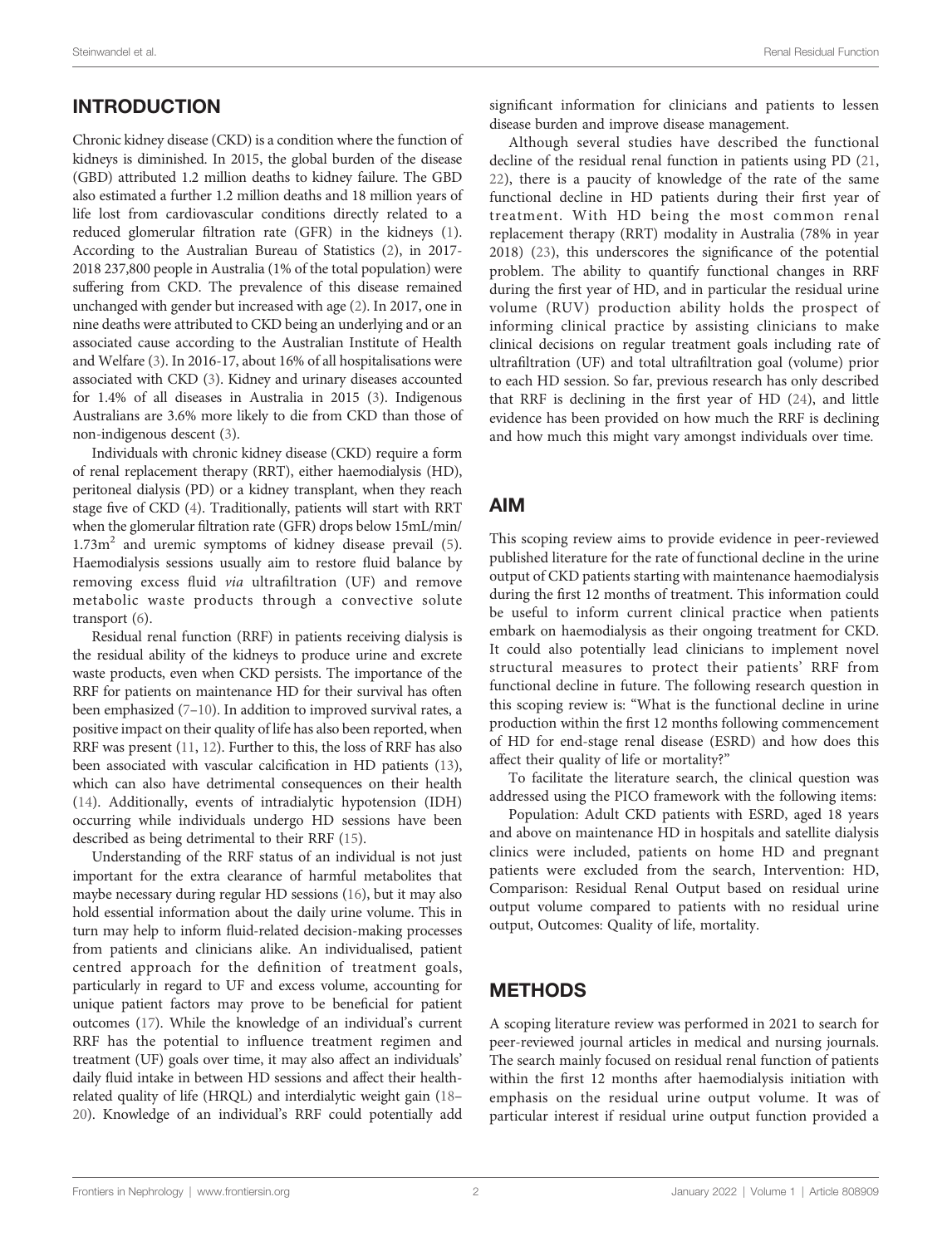Steinwandel et al. Renal Residual Function

specific survival advantage in comparison to individuals with ESRD and no residual urine output. The databases used were CINHAL Plus with Full Text, MEDLINE, Embase and Web of Science. The search terms used included "residual renal function" or "residual kidney function" (= Search term 1 or S1) "haemodialysis initiation" (S2), "haemodialysis and urine output or urine volume" (S3), and "residual renal function and haemodialysis" (S3). The search terms S1, S2, S3 were combined with the term "first year of haemodialysis". Journal articles included in this scoping review were peer-reviewed, full text articles, in English language and published between 2014 and 2021. Additionally, academic journals, renal registries, case reports, non-randomized clinical trials, doctoral dissertations and retrospective audits were included in the overall search. Further, articles and reviews which did not meet minimum quality requirements, without peer review or an abstract were excluded from the review. A PRISMA checklist has been applied to validate the results of this scoping review.

#### RESULTS

The primary search in all four databases resulted in 369 nonduplicate citations which were then screened (Figure 1). Applying inclusion and exclusion criteria reduced the number of qualified articles to 59. Another 104 articles were excluded during data extraction, as they did not contain enough statistical data or were as well not considered to be relevant to the research question of residual urine output during the first year of haemodialysis. This scoping literature review resulted in a definitive number of 9 articles which met all characteristics of the inclusion criteria. [Table 1](#page-4-0) presents a summary of these 15 articles.



6 articles were found covering this topic which were either Systematic Literature reviews or Systematic Literature reviews. These articles are presented in [Table 2](#page-5-0).

# RESIDUAL RENAL FUNCTION DURING THE FIRST YEAR OF HAEMODIALYSIS

Relevant literature concerning urine volume output of patients receiving maintenance HD during their first year on RRT was examined. No articles quantifying HD patients' declining urine volume during this time period were found, however, several papers have concluded that the RRF rapidly declines during the first year of maintenance HD. There was no further detailed description of this declining RRF found in the current scientific literature or describing specifically the RUV in this particular patient cohort.

An observational study by [\(26](#page-8-0)) has concluded that a fast decline in RRF in PD patients resulted in early withdrawal from PD and conversion to HD treatment, as HD allows for more precise excess volume management. On the other hand, large volume removal (UF goals) during HD may have negative consequences, such as IDH and subsequently a decline in RRF [\(31\)](#page-8-0). These authors concluded that frequent RRF measurements are essential, as the frequency of HD treatments need to be adjusted according to the patient's RRF status.

A small observational study on seven HD patients by Sjolund, Garcia Anton ([28](#page-8-0)) in the Netherlands has reported that during the first six to 12 months of maintenance HD the mean urine volume reduced at a rate of 1 ml per month. These authors emphasized the beneficial effects of loop diuretics on RRF as their patients were concurrently treated with increasing doses of furosemide during the first 12 months of HD treatment and suggested their use in all incident HD patients. According to their conclusion, this seems to be not a commonly used approach and may vary amongst HD centres globally.

A prospective multicentre study in the United States by You, Kalantar-Zadeh ([35\)](#page-8-0) has concluded, that a large proportion of patients commencing with HD have a substantial residual kidney function including urine output and that "some data suggests that haemodialysis patients experience greater preservation of kidney function than previously estimated". These authors have also reported that sometimes 14-20% of patients still have some RRF after three to five years after transitioning to HD.

Mokoli et al. ([30\)](#page-8-0) conducted a historical cohort study, recruiting 250 patients with end stage renal disease (ESRD). The study collected residual urine volume (RUV) over 24 hours at the start, 6 months and 12 months of HD treatments. Patients who had RUV of > 500 ml/day were mostly on diuretics, angiotensin converting enzyme inhibitors (ACEI) with less hypovolemia, hyperkalaemia and anaemia, with higher levels of serum albumin ([30\)](#page-8-0), which could prove a survival benefit and affect mortality. The mean RUV values at HD initiation were 680 ± 537 ml/day, 558 ± 442 at 6 months and 499 ± 475 at 12 months. Decreased urine volume levels were seen in all patients except in patients who did not have any hypertension. Patients who were male, hypovolemic, had chronic tubulointerstitial nephropathy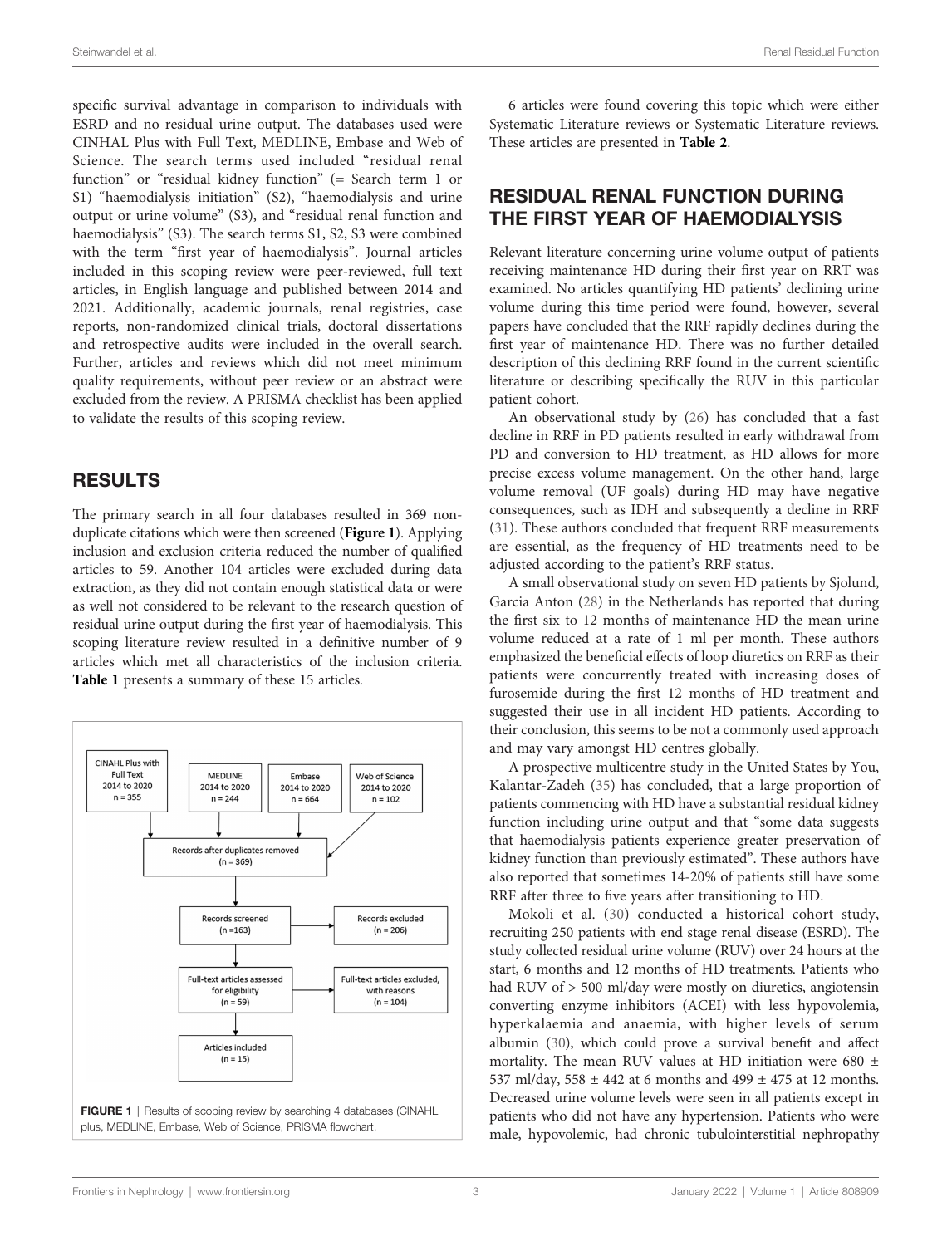<span id="page-4-0"></span>

|  |  |  |  |  | <b>TABLE 1</b>   Summary table of 9 articles: Decline of RRF and urine output volume during the first year of HD. |  |
|--|--|--|--|--|-------------------------------------------------------------------------------------------------------------------|--|
|--|--|--|--|--|-------------------------------------------------------------------------------------------------------------------|--|

| Author (year), Title                                                                                                                                                                       | Study design                                                                                | Sample size and sites                                                                                                                                                    | <b>Comments/key findings</b>                                                                                                                                                                                                                                                                                                                                                                                           |
|--------------------------------------------------------------------------------------------------------------------------------------------------------------------------------------------|---------------------------------------------------------------------------------------------|--------------------------------------------------------------------------------------------------------------------------------------------------------------------------|------------------------------------------------------------------------------------------------------------------------------------------------------------------------------------------------------------------------------------------------------------------------------------------------------------------------------------------------------------------------------------------------------------------------|
| 1 Blum, D. (25) "Thinking Volume<br>First: Developing a Multifaceted<br>systematic approach to Volume<br>Management in Haemodialysis."                                                     | Case study<br>presentation                                                                  | 16 patients<br>HD unit St Michael's Hospital<br>(Canada)                                                                                                                 | Local volume management with 3 components<br>Volume metric reporting integrated into the routine bloodwork reports.<br>Abnormal metrics were evaluated using technological testing in the form of<br>lung ultrasound and bioimpedance spectrometry. Patients with abnormal<br>metrics for volume were reviewed and educated by the multidisciplinary team.                                                             |
| 2 Wang, J. et al. (26) "A fast<br>decline of residual renal function<br>in the first year is a predictor for<br>early withdrawal from peritoneal<br>Dialysis in Non-diabetic<br>patients." | Observational<br>study                                                                      | 567 patients at First Affiliated<br>Hospital Zhejiang (China) who<br>started with PD between 2005<br>and 2013                                                            | Faster RRF decline in the first year was a predictor for all-cause mortality and<br>conversion to HD in non-diabetic PD patients                                                                                                                                                                                                                                                                                       |
| 3 Lee et al. (27) "Ultrafiltration rate<br>effects declines in residual<br>kidney function in hemodialysis<br>patients."                                                                   | Retrospective<br>cohort study                                                               | 7, 753 patients who initiated<br>conventional hemodialysis from<br>2007 to 2011 (United States)                                                                          | Higher UFR was associated with a rapid decline in residual renal function<br>among conventional hemodialysis patients.                                                                                                                                                                                                                                                                                                 |
| 4 Obi et al. (9) "Residual kidney<br>function decline and mortality in<br>incident hemodialysis patients."                                                                                 | Longitudinal<br>study                                                                       | 6538 patients (2007 to 2010)<br>(California, United States)                                                                                                              | Only a few studies have explored RKF in patients on HD. RKF contributes to<br>adequate solute clearance. Data at baseline and 1 year after HD initiation<br>reported gradient association between RKF loss and all-cause mortality.<br>Clinical benefits of RKF preservation methods are yet to be determined.                                                                                                         |
| 5 Shafi et al. (8) "Residual kidney<br>function: Implications in the era<br>of personalised medicine."                                                                                     | Case study                                                                                  | (Amsterdam, Netherlands)                                                                                                                                                 | Residual kidney function is essential for improved outcomes of PD and HD.<br>After dialysis initiation, RKF provides volume and solute clearance necessary<br>to remove toxins that cannot be removed using conventional dialysis<br>methods. The management of uremia can be personalized due to the benefits<br>of RKF, taking into account the solute, volume and quality of life needs.                            |
| 6 Silva et al. (20) "Coping with<br>fluid restriction and the quality of<br>life in hemodialysis patients with<br>very low or no daily urine<br>output."                                   | Cross<br>sectional<br>study                                                                 | 271 Brazilian adult maintenance<br>hemodialysis patients<br>(Brazil)                                                                                                     | 52.4% of the participants reported being moderately to extremely bothered by<br>fluid restriction and had lower scores for health-related quality of life. Increased<br>fluid restriction decreases quality of life. An improvement in fluid restriction<br>methods can improve quality of life in HD patients.                                                                                                        |
| 7 Sjolund et al. (28) "Diuretics,<br>limited ultrafiltration, and residual<br>renal function in incident<br>hemodialysis patients: A case<br>series."                                      | Case series                                                                                 | 7 hemodialysis patients<br>(The Netherlands)                                                                                                                             | During the first 6 to 12 months the mean urine volume was reduced by 1ml<br>per month, residual GFR declined by 0.03 ml/min/1.72m <sup>2</sup> /month. The mean<br>rate of decline for urine volume from 12 to 24 months was 33ml/month and<br>residual GFR was 0.02ml/min/1.72m <sup>2</sup> /month. The low rate decline is due to<br>the effects of diuretic (frusemide) during the first 2 years of HD initiation. |
| 8 Poulsen et al. (29) "Quality of life<br>development during initial<br>haemodialysis therapy and<br>association with loss of residual<br>renal function."                                 | Questionnaire<br>(Kidney<br><b>Disease</b><br>Quality of Life<br>Short Form<br>Version 1.3) | 82 patients at 6 months and 12<br>months of dialysis treatment<br>(Denmark)                                                                                              | The use of Irbesartan did not affect Health Related Quality of Life (HRQL).<br>Decline in GFR correlated with decreased HRQL over time. Preservation of<br>residual renal function is important for HRQL, which is also negatively affected<br>by comorbidities such as diabetes, hospital admissions, female gender and<br>age.                                                                                       |
| 9 Mokoli et al. (30) "Factors<br>associated with residual urine<br>volume preservation in patients<br>undergoing haemodialysis for<br>end-stage kidney disease in<br>Kinshasa."            | Cohort study                                                                                | 250 patients with ESRD<br>undergoing haemodialysis<br>between January 2007 and July<br>2013 in two haemodialysis<br>centres in Kinshasa, Democratic<br>Republic of Congo | ACE inhibitors, chronic tubulointerstitial nephropathy and left ventricular<br>hypertrophy reduction emerged as the main independent predictors of<br>residual urine volume preservation over time, and in particular in the first year<br>of dialysis.                                                                                                                                                                |

and those who were treated with diuretics and ACEI and angiotensin receptor blockers (ARB) had a higher median urine volume ([36\)](#page-8-0). The study concluded that RRF declines over 12 months of HD treatments. Preservation of RRF was significantly associated with ACEI and interstitial nephropathy. On the other hand, the loss of RRF was associated with the presence of left ventricular hypertrophy (LVH) at the initiation of HD treatments ([36](#page-8-0)). The main limitation in this study was the relatively small sample size and the retrospective characteristics that hindered setting up a cause-effect relationship. Despite the limitations, this study is one of the few that has used RUV collections to measure the decline in RRF over 12 months of HD treatments. The incorporation of the RRF into the HD prescriptions has

potential to aid in preserving residual kidney function in the long term. Most clinics do not measure RRF due to the difficulty of timed urine collection and therefore the patient does not receive personalised HD prescription that may aid in the preservation of RRF ([37\)](#page-8-0). Wong et al. [\(37\)](#page-8-0) explored methods of measuring RRF without urine collection. The study concluded that timed urine collections can be very challenging and instead the use of biomarkers to determine cut off levels of residual urea clearance may be a better and promising method. You, Kalantar-Zadeh ([35\)](#page-8-0) have reported correspondingly that frequently measuring 24-hour urine collection is onerous and assessment of patient-reported urine volume may help in the day-to day management of HD and can be easily implemented at the patient's bedside.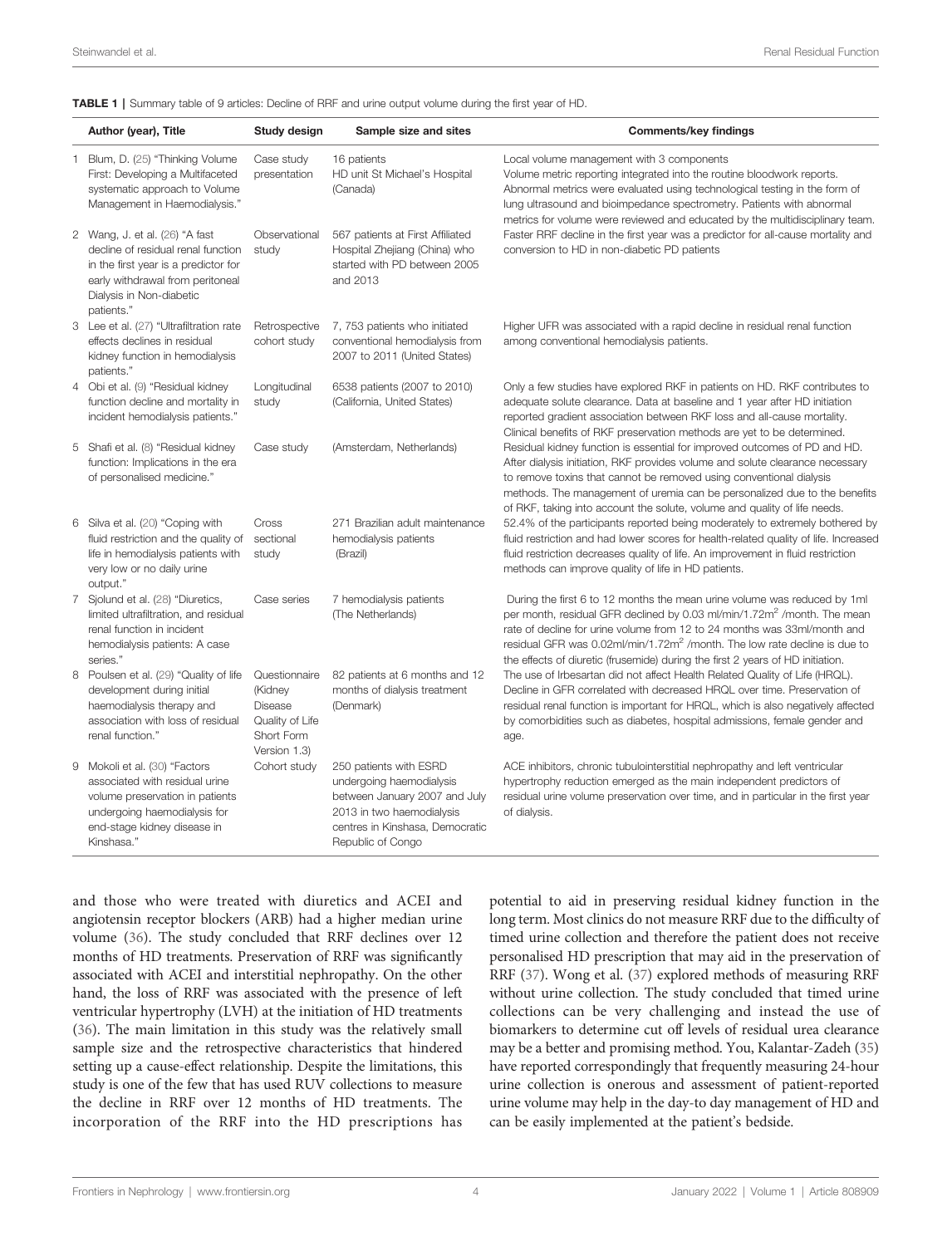| Author (year), Title                                                                                                                                                              | Study design                                                                                     | Sample size and sites                                                                                                    | comments/key findings                                                                                                                                                                                                                                                                                                                                                                                                                                                |
|-----------------------------------------------------------------------------------------------------------------------------------------------------------------------------------|--------------------------------------------------------------------------------------------------|--------------------------------------------------------------------------------------------------------------------------|----------------------------------------------------------------------------------------------------------------------------------------------------------------------------------------------------------------------------------------------------------------------------------------------------------------------------------------------------------------------------------------------------------------------------------------------------------------------|
| 1 Huang, S. et al. (31)<br>"Euvolemia in haemodialysis<br>patients: A potentially<br>dangerous goal?"                                                                             | Literature<br>review                                                                             | 12 articles (1999 to<br>2016) (United<br>Kingdom)                                                                        | Patient characteristics such as RRF, adequate volume control, lack of significant<br>anaemia/electrolyte imbalance, satisfactory health related quality of life, low comorbid<br>disease burden, and good nutritional status. Regular RRF measurements is essential,<br>because HD frequency needs to be adjusted depending on the patient's RRF status.                                                                                                             |
| 2 Kong, Davies, & Mount (24)<br>"The importance of residual<br>kidney function in dialysis<br>patients."                                                                          | Systematic<br>literature review                                                                  | Articles from 2017 to<br>2018 (Victoria,<br>Australia)                                                                   | Over 80% of patients have some levels of residual renal function present at the start of<br>dialysis treatments. There is a decline over the years, however, up to 30% of patients<br>after 5 years of HD still have a measurable level of RRF. In HD patients, RRF is usually<br>disregarded. To maintain and maximize RRF in HD patients, further research is needed.                                                                                              |
| 3 Mathew, A.T. (17) "Incremental<br>dialysis for preserving residual<br>kidney function: Does one size<br>fit all when initiating dialysis?"                                      | Literature<br>review                                                                             | 12 observational<br>cohort studies<br>(California, United<br>States)                                                     | Haemodialysis is usually initiated on 3 times per week, regardless of residual kidney<br>function. As RKF is associated with numerous benefits for the patients, it is essential for<br>HD treatments to be personalized, taking into account the individual RKF. Incremental<br>HD prescriptions are recommended in this case, as HD initiation is less frequent and<br>allows for regular measurement of RKF.                                                      |
| 4 OK et al. (32) "Interplay of<br>volume, blood pressure, organ<br>ischemia, residual renal<br>function, and diet: Certainties<br>and uncertainties with dialytic<br>management." | Literature<br>review                                                                             | (Turkey)                                                                                                                 | Both blood pressure and volume control are managed poorly in HD patients which<br>causes the increased morbidity and mortality. Restriction of dietary salt intake, increased<br>frequency, and/or duration of haemodialysis sessions or addition of temporary extra<br>sessions during the process of gradually reducing post- dialysis body weight in<br>conventional HD and discontinuation of antihypertensive medications could prevent<br>these complications. |
| 5 Mitema & Jaar (33) "How can<br>we improve the quality of life of<br>dialysis patients."                                                                                         | Literature<br>review: review<br>of various<br>Health-Related<br>Quality of Life<br>(HRQOL) tools | (United States)                                                                                                          | There are multiple validated tools which can be used to improve HRQOL in ESRD<br>patients. Each tool should be used in an individualized manner to address specific<br>dialysis patient needs such as anaemia, depression sexual dysfunction, sleep related<br>disorders and the preservation of residual kidney function.                                                                                                                                           |
| 6 Fang et al. (34) "Residual renal<br>function among patients on<br>haemodialysis and implications<br>for clinical practice."                                                     | Systematic<br>Literature<br>review                                                               | 4 databases searched<br>for relevant information<br>between 200 and 2018<br>(Medline, CINAHL Plus,<br>Embase and Pubmed) | Nephrology nurses can improve clinical practice to assist preserving RKF in HD patients<br>through preventing intradialytic hypotension, improving dry weight assessment and<br>volume control, advocating for incremental HD, promoting haemodiafiltration and other<br>measures                                                                                                                                                                                    |

<span id="page-5-0"></span>TABLE 2 | Summary table of 6 articles, either Literature Reviews or Systematic Literature reviews: Decline of RRF and urine output volume during the first year of HD.

## QUALITY OF LIFE AND RESIDUAL RENAL FUNCTION

Another major factor in the discussion about RRF is its impact on the Quality of Life (QOL) in HD patients. A publication by Mitema and Jaar ([33](#page-8-0)) has investigated a variety of validated tools which are readily available to assess HD patients QOL. They have recommended to use each tool in an individualized manner to address specific patient needs and recommended to include the preservation of the RRF. These authors also reported from patients with self-reported urine output at baseline of at least 250 ml/day were reporting better social functioning, vitality, cognitive functioning and quality of life over a year. Poulsen et al. ([18\)](#page-7-0) surveyed 82 HD patients using the Kidney Disease Quality of Life Short Form Version 1.3 (KDQOL-SFTM) at the start of treatment, at six and 12 months. The study concluded that health related quality of life (HRQOL) is largely impacted in patients receiving HD treatment. Although the patient can become used to the HD and this could lead to an improved HRQOL. However, other debilitating factors such as multiple side effects of HD, frequent hospitalisation, diabetes and the decline in RRF after 12 months can eventually lead to a further decrease in HRQOL ([18\)](#page-7-0). Decreasing glomerular filtration rate (GFR) was measured by collecting urine for 24 hours at baseline, 6 and 12 months in this study. A decreasing GFR in patients with CKD also lowers HRQOL, was concluded by these authors. Other studies have found a marked correlation between decreased urine volume and

a decreased quality of life. The lower HRQOL is associated with increased restrictions in diet, fluids, and the duration of dialysis sessions as the RRF declines ([18](#page-7-0), [20](#page-7-0)). Kong, Davies and Mount [\(24\)](#page-8-0) conducted a literature review to explore the relationship between RRF and the outcomes for patients on HD treatment. The study found that the preservation of RRF, even at very low levels, contributes to increased quality of life and patient survival ([24\)](#page-8-0).

## RESIDUAL RENAL FUNCTION PRESERVATION

In a longitudinal cohort of 6538 patients, Obi et al. [\(9](#page-7-0)) aimed to determine the existing clinical factors at HD initiation that predict the preservation of RRF at 1 year of HD treatments. The study also included quantitative investigations of the association in the annual change of RRF with survival. The study found that greater renal urine clearance (CLurea) after 1 year of HD treatments, which lead to better survival rates. Factors such as being female, non-white races, history of congestive heart failure (CHF) and diabetes were the main factors which were associated with RRF decline in the first year of HD ([9](#page-7-0)). The median baseline urine volume was 900 ml/day and the median volume at 1 year was 650 ml/day. These authors also observed a significant trend toward lower mortality at higher urine volume. Several limitations existed in this study with the most important one being the inaccuracy of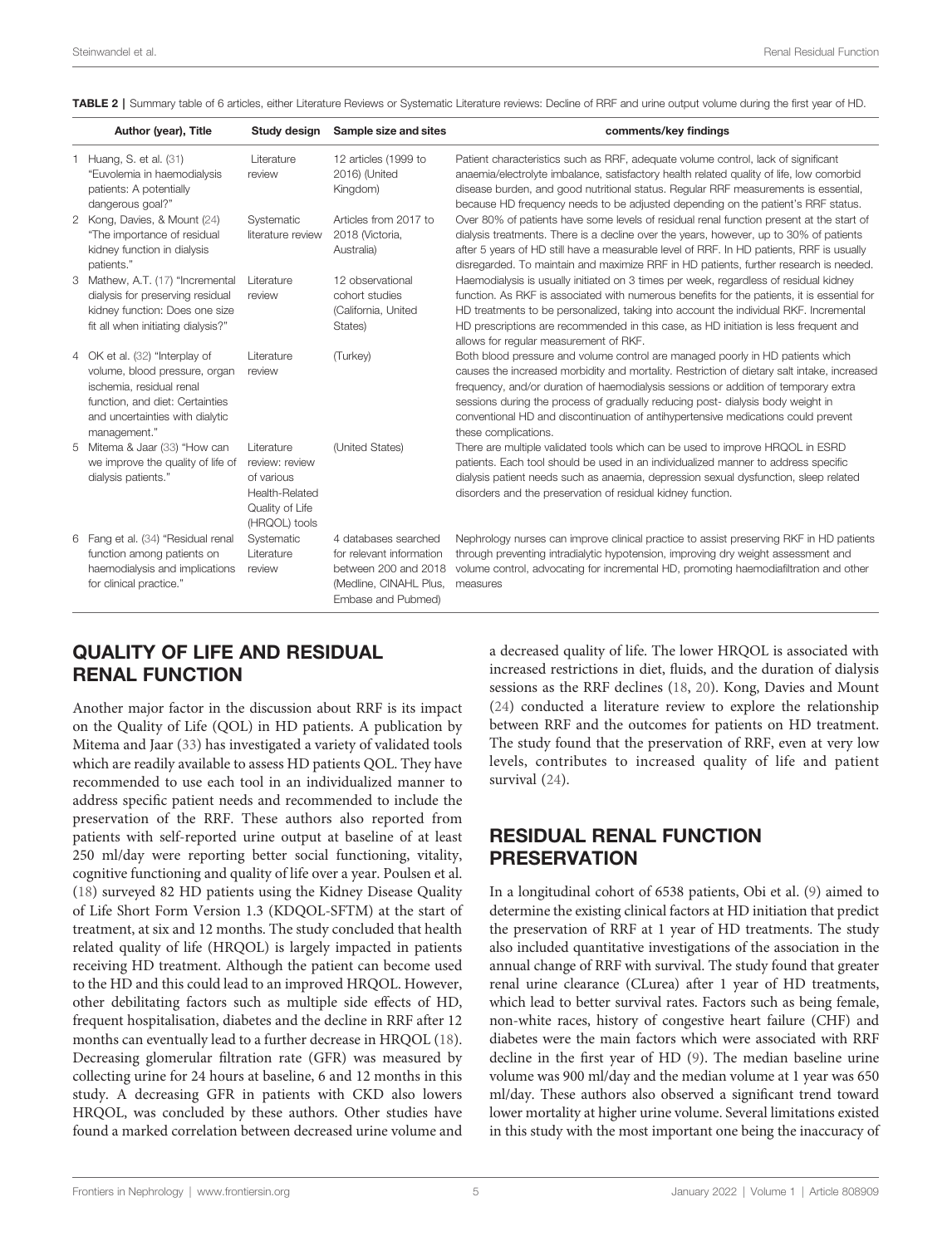RRF measurements, using the (CLurea) instead of the average renal urea and creatinine clearance. Complete urine collection samples were also challenging in terms of timing. Patients who were treated with PD, nocturnal HD or Home HD were excluded from the study although they might have had presented with different RRF ([9](#page-7-0)).

In HD patients, RRF can contribute to removal of sodium and improved volume control, leading to a reduced interdialytic weight gain. Left ventricular hypertrophy and left ventricular systolic dysfunction are less severe with the presence of RRF. Residual renal function is also associated with higher serum albumin and correlates to a better nutritional status in HD patients ([24](#page-8-0), [38\)](#page-8-0). Mathew et al. [\(17](#page-7-0)) have emphasized the importance of regular RRF measurements in order to allow the use of incremental HD in case of a decline in RRF. The difficulty in accurate measurement of the interdialytic urine levels is thought to be the main reason that only 5% of HD patients have measured RRF levels. Higher RRF at one year of dialysis has been associated with higher survival rates ([17](#page-7-0)). Studies have suggested the preservation of RRF may be possible with a twice weekly HD regimen, compared to the routine thrice weekly which was associated with a loss of RRF that was seven times higher [\(17](#page-7-0), [39\)](#page-8-0).

A systematic literature review by Fang, Lunardi [\(34](#page-8-0)) has indicated that renal nurses have multiple options to improve clinical practice which may assist in preserving RRF in HD patients through a variety of measures. This includes the prevention of intradialytic hypotension, improving measures for dry weight or ideal body weight assessments, volume control, advocating for incremental HD, promoting haemodiafiltration (HDF) as a treatment option and other measures.

#### **DISCUSSION**

In the HD population, volume overload and hypovolemia are common debilitating symptoms which can increase hospitalisation, leading to a reduced quality of life ([25\)](#page-8-0). Volume overload can cause cardiovascular events, dyspnoea and left ventricular remodelling which can eventually lead to death ([40\)](#page-8-0). Hypovolemia on the other hand causes organ ischemia, fatigue and changes in cognitive functioning [\(25](#page-8-0), [32\)](#page-8-0) while organ ischemia may subsequently lead to loss of residual renal function ([32\)](#page-8-0). Blum et al. ([25\)](#page-8-0) suggested three main volume management strategies that will help clinicians determine patient's true volume status. The first strategy was to integrate the reporting of volume metric into the routine bloodwork report. The use of technology such as bioimpedance and lung ultrasound along with traditional tests can aid in volume assessment and review and assessment of abnormal volume metrics by the multidisciplinary team. The study identified 16 patients with abnormal volume metrics where the volume dysfunction was related to either a high intradialytic weight gain, incorrect target weight gain or missed sessions of HD treatment ([25\)](#page-8-0). The patients were tracked at 6-week intervals with the goal of reducing the prevalence of abnormal volume metrics by targeting the root causes. The study concluded that the use of the three volume management strategies can

personalise HD treatments and improve volume status in patients [\(25](#page-8-0)). The study had several limitations including the tracking of the patients in 6-week intervals and not in real time and the use of recommended technological adjuncts being limited to the availability of trained staff [\(25](#page-8-0)). A recent multicentre randomized controlled trial study by ([41\)](#page-8-0) has demonstrated the efficacy of a lung ultrasound-guided treatment strategy when assessing patients for fluid overload and determining ultrafiltration goals. This highlights the need for qualified and appropriately trained healthcare professionals, which potentially will be in most situations the renal nurses who are caring for HD patients attending their treatments.

HD has often been described as being associated with being more successful in attaining euvolemia than PD, but also with a more rapid loss of residual renal function [\(42](#page-8-0)) which may be detrimental for the patient's survival ([8\)](#page-7-0).

A study by Lee, Okuda [\(27\)](#page-8-0) has indicated that a higher ultrafiltration rate (UFR), which equals the ultrafiltration in millilitres per hour of HD treatment, has been observed as associated with rapid decline in RRF and also increased mortality among conventional HD patients. It can therefore be assumed that the lower the UFR is, the less detrimental effect the UFR may have on the RUV in the long term.

## IMPLICATIONS FOR PRACTICE

- Renal nurses are the primary healthcare professionals caring for patients starting on maintenance HD and must be made aware and receive more specific education about the importance of maintaining RRF and RUV in HD patients, specifically during the first year on HD
- Regular RUV measurements in patients starting with HD may hold essential information to inform clinicians when deciding on regular treatment (UF) goals
- Knowledge of the individual parameters of RUV may have positive implications for HRQOL and provide better health outcomes for HD patients starting with HD
- Increasing doses of loop diuretics during the first year of HD, such as furosemide, may be preservative for the RRF and RUV.
- Observing of patient-reported urine volume may provide for better fluid management and may support preserving RRF and RUV in patients on HD.

## **CONCLUSION**

This literature review has demonstrated, that preserving RRF and RUV for as long as possible has multiple positive implications on the health-related quality of life (HRQOL) and on the morbidity in HD patients. This is essential and important, especially the longer this RRF is maintained. No study was found which had either observed, documented, or quantified the loss of RUV in a detailed description over the first 12 months of maintenance HD and/or any correlation to goals of treatment in terms of removal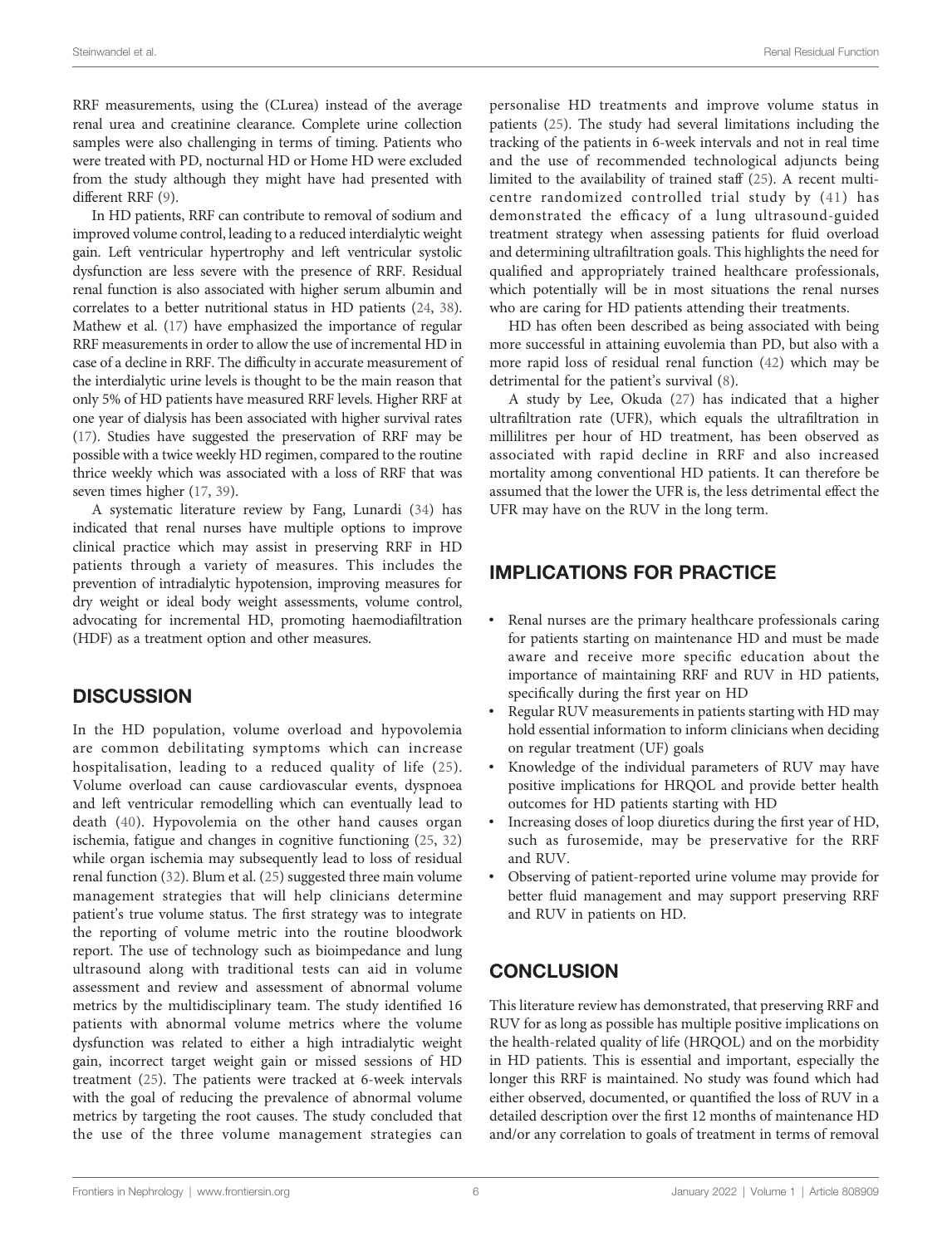#### <span id="page-7-0"></span>TABLE 3 | Potential future studies resulting from this scoping review.

| An observational study on the functional decrease of the renal residual<br>function including urine production in haemodialysis patients during<br>their first year of treatment | Study 1 |
|----------------------------------------------------------------------------------------------------------------------------------------------------------------------------------|---------|
| An observational study on the current clinical practices and methods<br>of fluid assessment and ultrafiltration goals in haemodialysis units                                     | Study 2 |
| What is the current clinical practice of renal nurses in terms of<br>preserving the renal residual function in patients on haemodialysis - An<br>observational study             | Study 3 |
| Which factors may cause the decline of the renal residual function and<br>the urine production in haemodialysis patients?                                                        | Study 4 |

of excess fluid (UF). This critical information could potentially be very useful and has potential to inform clinical practice on an individual patient level. Future research should be undertaken to observe this common change in RRF including urine production during the early stages of maintenance HD, to provide essential knowledge to clinicians and patients alike. This information could have potential to impact on HRQOL and health outcomes for HD patients.

#### LIMITATIONS AND FUTURE STUDIES

Renal nurses who are caring for patients starting on maintenance haemodialysis must be made aware and receive more education

#### **REFERENCES**

- 1. Luyckx V, Tonelli M, Stanifer J. The Global Burden of Kidney Disease and the Sustainable Development Goals. Bull. World Health Organisation (2017) 96 (6):369–440. doi: [10.2471/BLT.17.206441](https://doi.org/10.2471/BLT.17.206441)
- 2. Australian Bureau of Statistics [ABS]. Kidney Disease (2019). Available at: [https://www.abs.gov.au/ausstats/abs@.nsf/Lookup/by%20Subject/4364.0.55.](https://www.abs.gov.au/ausstats/abs%7b%7b%7bat%7d%7d%7d.nsf/Lookup/by%20Subject/4364.0.55.001~2017-18~Main%20Features~Kidney%20disease~65) [001~2017-18~Main%20Features~Kidney%20disease~65](https://www.abs.gov.au/ausstats/abs%7b%7b%7bat%7d%7d%7d.nsf/Lookup/by%20Subject/4364.0.55.001~2017-18~Main%20Features~Kidney%20disease~65).
- 3. Australian Institute of Health and Welfare [AIHW]. Chronic Kidney Disease (2019). Available at: [https://www.aihw.gov.au/reports/chronic-kidney](https://www.aihw.gov.au/reports/chronic-kidney-disease/chronic-kidney-disease-compendium/contents/how-many-australians-have-chronic-kidney-disease)[disease/chronic-kidney-disease-compendium/contents/how-many](https://www.aihw.gov.au/reports/chronic-kidney-disease/chronic-kidney-disease-compendium/contents/how-many-australians-have-chronic-kidney-disease)[australians-have-chronic-kidney-disease](https://www.aihw.gov.au/reports/chronic-kidney-disease/chronic-kidney-disease-compendium/contents/how-many-australians-have-chronic-kidney-disease).
- 4. Swift O, Vilar E, Farrington K. Haemodialysis. Medicine (2019) 47(9):596– 602. doi: [10.1016/j.mpmed.2019.06.004](https://doi.org/10.1016/j.mpmed.2019.06.004)
- 5. Watanabe Y, Yamagata K, Nishi S, Hirakata H, Hanafusa N, Saito C, et al. Japanese Society for Dialysis Therapy Clinical Guideline for "Hemodialysis Initiation for Maintenance Hemodialysis". Ther Apher Dial (2015) 19 Suppl 1 (S1):93–107. doi: [10.1111/1744-9987.12293](https://doi.org/10.1111/1744-9987.12293)
- 6. Kuhlmann MK, Kotanko P, Levin NW. Hemodialysis. Compr. Clin. Nephrol: Elsevier (2010) p:1060–8. doi: [10.1016/B978-0-323-05876-6.00090-3](https://doi.org/10.1016/B978-0-323-05876-6.00090-3)
- 7. Patel N, Hu SL. Preserving Residual Renal Function in Dialysis: What We Know. Semin. Dial (2015) 28(3):250–8. doi: [10.1111/sdi.12302](https://doi.org/10.1111/sdi.12302)
- 8. Vilar E, Farrington K. Emerging Importance of Residual Renal Function in End-Stage Renal Failure. Semin Dial (2011) 24(5):487–94. doi: [10.1111/](https://doi.org/10.1111/j.1525-139X.2011.00968.x) [j.1525-139X.2011.00968.x](https://doi.org/10.1111/j.1525-139X.2011.00968.x)
- 9. Obi Y, Rhee CM, Mathew AT, Shah G, Streja E, Brunelli SM, et al. Residual Kidney Function Decline and Mortality in Incident Hemodialysis Patients. J. Am. Soc. Nephrol: JASN (2016) 27(12):3758–68. doi: [10.1681/](https://doi.org/10.1681/ASN.2015101142) [ASN.2015101142](https://doi.org/10.1681/ASN.2015101142)
- 10. Termorshuizen F, Korevaar JC, Dekker FW, van Manen JG, Boeschoten EW, Krediet RT. The Relative Contribution of Residual Renal Function and Adequacy of Dialysis to Survival in Hemodialysis Patients. Hemodialysis Int (2003) 7(1):73–104. doi: [10.1046/j.1492-7535.2003.01214.x](https://doi.org/10.1046/j.1492-7535.2003.01214.x)
- 11. Jansen MA, Hart AA, Korevaar JC, Dekker FW, Boeschoten EW, Krediet RT, et al. Predictors of the Rate of Decline of Residual Renal Function in Incident

about the importance of maintaining renal residual function in patients receiving haemodialysis, specifically during the patient's first year on haemodialysis. This may affect health outcomes for this patient cohort positively and may have potential to result in a prolonged renal residual function for these patients.

The following table (Table 3) depicts potential future studies resulting from this scoping review.

#### DATA AVAILABILITY STATEMENT

The original contributions presented in the study are included in the article/supplementary material. Further inquiries can be directed to the corresponding author.

## AUTHOR CONTRIBUTIONS

US and HK conducted the systematic literature review, performed initial data analysis, selected papers and appraised their quality, read and approved the final manuscript. HD participated in the systematic review, confirmed the analysis and helped to draft the manuscript, read and approved the final manuscript. All authors contributed to the article and approved the submitted version.

Dialysis Patients. Kidney Int (2002) 62(3):1046–53. doi: [10.1046/j.1523-](https://doi.org/10.1046/j.1523-1755.2002.00505.x) [1755.2002.00505.x](https://doi.org/10.1046/j.1523-1755.2002.00505.x)

- 12. de Sequera P, Corchete E, Bohorquez L, Albalate M, Perez-Garcia R, Alique M, et al. Residual Renal Function in Hemodialysis and Inflammation. Ther Apher Dial (2017) 21(6):592–8. doi: [10.1111/1744-9987.12576](https://doi.org/10.1111/1744-9987.12576)
- 13. Chen HC, Chou CY, Jheng JS, Chen IR, Liang CC, Wang SM, et al. Loss of Residual Renal Function is Associated With Vascular Calcification in Hemodialysis Patients. Ther Apher Dial (2016) 20(1):27–30. doi: [10.1111/1744-9987.12376](https://doi.org/10.1111/1744-9987.12376)
- 14. Yao Z, Wang C, Zhang Q, Ma S, Gui B, Duan C. Prevalence of Abdominal Artery Calcification in Dialysis Patients With End-Stage Renal Disease: A Systematic Review and Meta-Analysis. Int Urol Nephrol (2017) 49(11):2061–9. doi: [10.1007/s11255-017-1685-9](https://doi.org/10.1007/s11255-017-1685-9)
- 15. Steinwandel U, Gibson N, Towell-Barnard M, Parsons R, Rippey JJ, Rosman J. Measuring the Prevalence of Intradialytic Hypotension in a Satellite Dialysis Clinic: Are We Too Complacent? J Clin Nurs (2018) 27(7-8):e1561–e70. doi: [10.1111/jocn.14309](https://doi.org/10.1111/jocn.14309)
- 16. Vanholder R, Van Biesen W, Lameire N. A Swan Song for Kt/Vurea. Semin Dial (2019) 32(5):424–37. doi: [10.1111/sdi.12811](https://doi.org/10.1111/sdi.12811)
- 17. Mathew AT, Obi Y, Rhee CM, Chou JA, Kalantar-Zadeh K. Incremental Dialysis for Preserving Residual Kidney Function-Does One Size Fit All When Initiating Dialysis? Semin Dial (2018) 31(4):343–52. doi: [10.1111/sdi.12701](https://doi.org/10.1111/sdi.12701)
- 18. Poulsen CG, Kjaergaard KD, Peters CD, Jespersen B, Jensen JD. Quality of Life Development During Initial Hemodialysis Therapy and Association With Loss of Residual Renal Function. Hemodial Int (2017) 21(3):409–21. doi: [10.1111/hdi.12505](https://doi.org/10.1111/hdi.12505)
- 19. Yapa HE, Purtell L, Chambers S, Bonner A. The Relationship Between Chronic Kidney Disease, Symptoms and Health-Related Quality of Life: A Systematic Review. J Ren Care (2020) 46(2):74–84. doi: [10.1111/jorc.12303](https://doi.org/10.1111/jorc.12303)
- 20. Silva LF, Lopes GB, Cunha TO, Protasio BM, Pisoni RL, James SA, et al. Coping With Fluid Restriction and the Quality of Life in Hemodialysis Patients With Very Low or No Daily Urine Output. Int J Artif Organs (2014) 37(6):427–35. doi: [10.5301/ijao.5000329](https://doi.org/10.5301/ijao.5000329)
- 21. He L, Liu X, Li Z, Abreu Z, Malavade T, Lok CE, et al. Rate of Decline of Residual Kidney Function Before and After the Start of Peritoneal Dialysis. Perit Dial Int (2016) 36(3):334–9. doi: [10.3747/pdi.2016.00024](https://doi.org/10.3747/pdi.2016.00024)